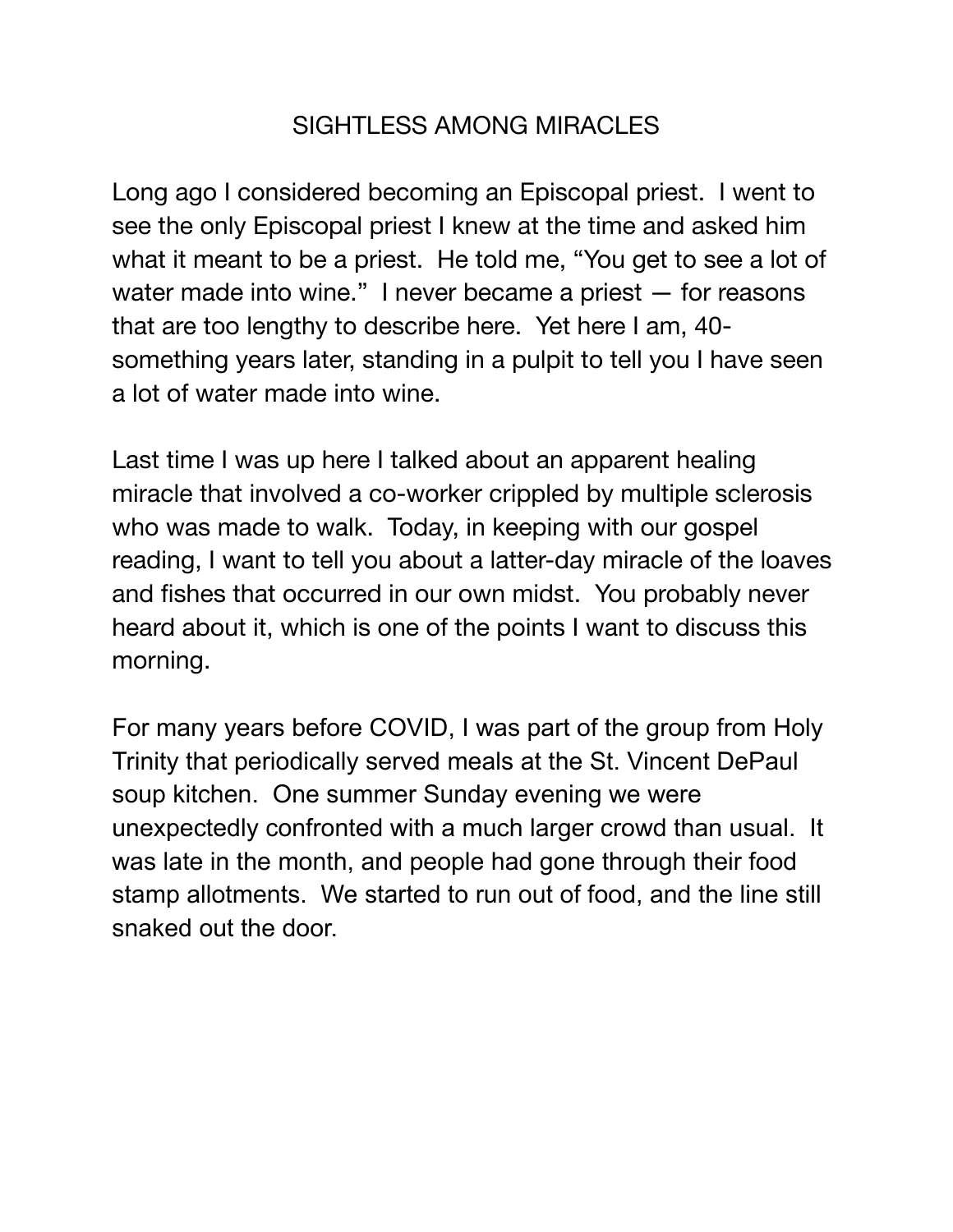Where were we going to get enough to feed all these people? Our crew chief started to panic. But just then a van pulled up at the side entrance and began unloading trays of sandwiches, chips and everything else we needed to feed the hungry. These were leftovers from the pro golf tournament in Cromwell that had just wrapped up. To the van driver, this was merely an act of charity, nothing more. To the desperate soup kitchen volunteers, it might as well have been a miracle of the loaves and fishes.

We imagine that an event must be accompanied by Hollywood special effects in order to qualify as a miracle. But in my experience, miracles are rarely signaled with more than a nod and a wink. They are so tightly woven into the fabric of life that they just seem *real*. You don't need God's signature on creation to recognize a master at work.

Look no farther than the wedding at Cana, the occasion for Jesus' first miracle. The host had run out of wine, and Jesus' mother turned to him to save the day. Why she thought her son could do anything about it, Lord only knows. He had never done anything miraculous before. But after a brief protest, Jesus told the servants to fill six big stone jars with water. You know the rest of the story. The thing is, nobody at the wedding feast knew that a miracle had taken place except for the servants who filled the stone jars with water. Even the steward wondered why the host had waited until the end of the party to bring out his best wine.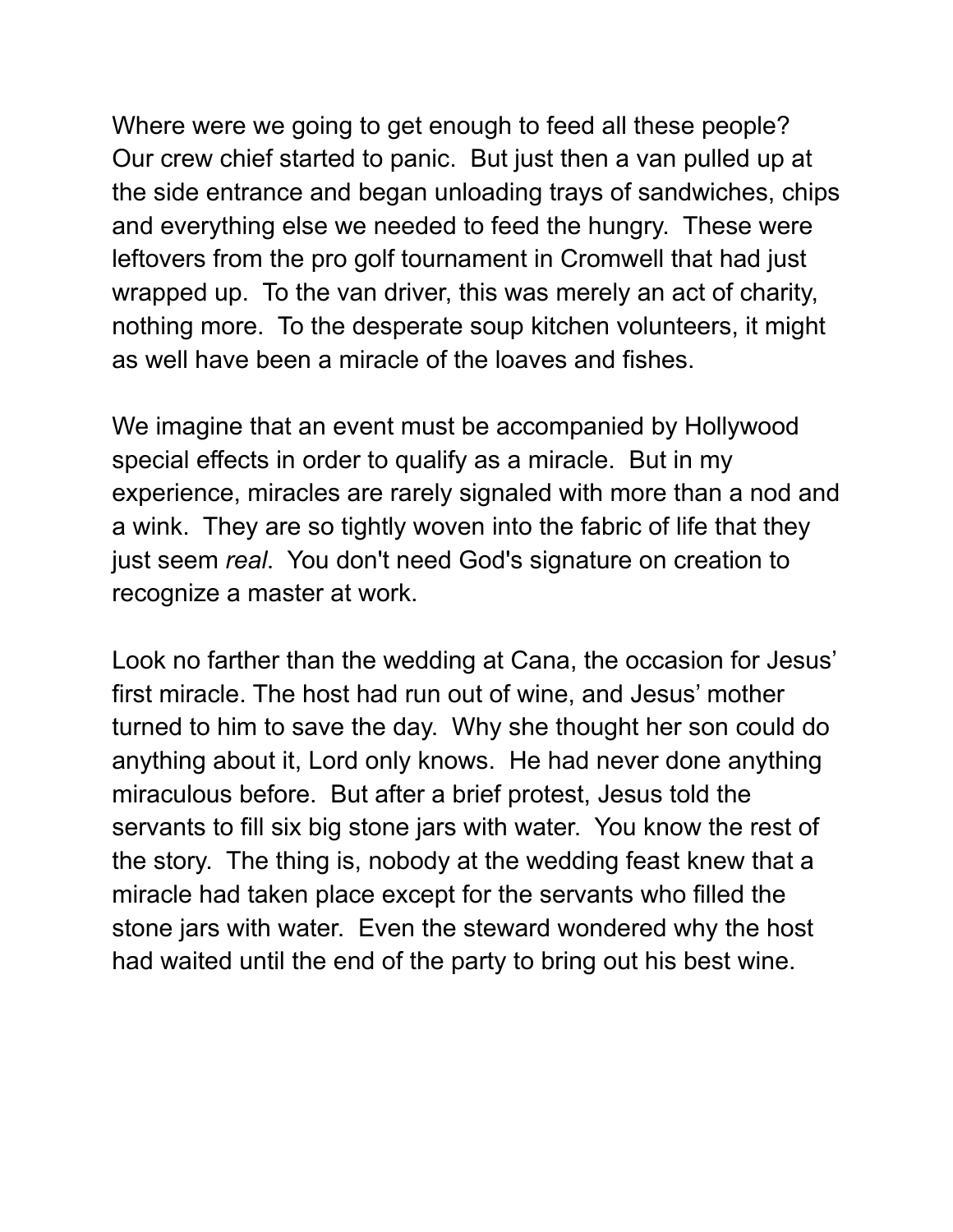Now, you can look at what happened at the soup kitchen and say it was a coincidence that a van from the golf tournament just happened to show up when the food was running out. Of course it was — if that's how you choose to look at it. The depth psychologist Carl Jung had another term for such an uncanny coincidence. He called it "synchronicity."

To claim that two events with no causal connection can be linked by something more than mere coincidence would challenge conventional notions of reality. Yet we have all had the uncanny sense of seemingly unrelated events coming together in a way that suggests there is some underlying pattern or purpose at work. Of course, since the human brain is wired for pattern recognition, we are predisposed to make imaginative leaps when the laws of probability would suffice. On the other hand, we may dismiss an unlikely congruence of events as mere coincidence simply because we find it too unsettling to consider the alternative.

Miracles, like beauty, are essentially in the eye of the beholder. This may explain why there is so little agreement on the subject. Must an event defy the laws of nature to qualify as a full-fledged miracle? Or is it enough for it merely to occur at an opportune moment, like the arrival of the food van at the soup kitchen?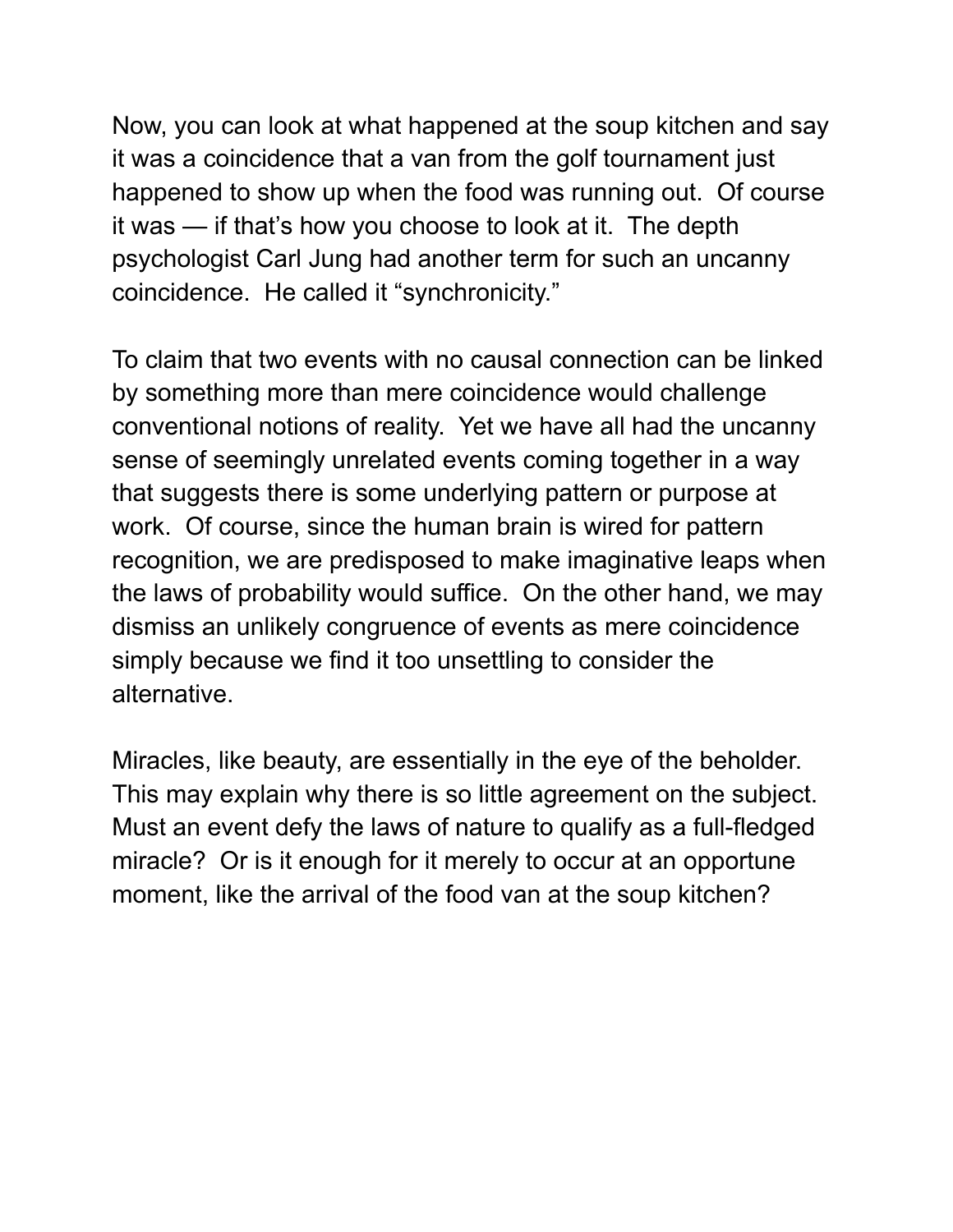"There are only two ways to live your life," Albert Einstein once suggested. "One is as though nothing is a miracle. The other is as though everything is a miracle." Of the two, I mainly gravitate toward the miraculous, without making much of a fuss about nature versus the supernatural. John Donne wrote, "There is nothing that God hath established in a constant course of nature, and which therefore is done every day, but would seem a Miracle, and exercise our admiration, if it were done but once." What's he saying here? That a lot of stuff we take for granted because it happens all the tie would seem like a miracle if it only happened once. Ever watch the amazement on a baby's face when it sees something commonplace for the first time?

The true wonder to me is that, for most of us, most of the time, the stupefying fact of our own existence can appear so ordinary. So why don't we always see life as a miracle? The problem, I suspect, is that we just aren't paying enough attention. As some of you know, my wife is Jewish. Over the years I've gotten pretty conversant with Reform Judaism. There's a prayer from their sabbath liturgy that says, "We walk sightless among miracles." It goes on:

> *Help us to see, wherever we gaze, that the bush burns unconsumed. And we, clay touched by God, will reach out for holiness, and exclaim in wonder: How filled with awe is this place, and we did not know it!*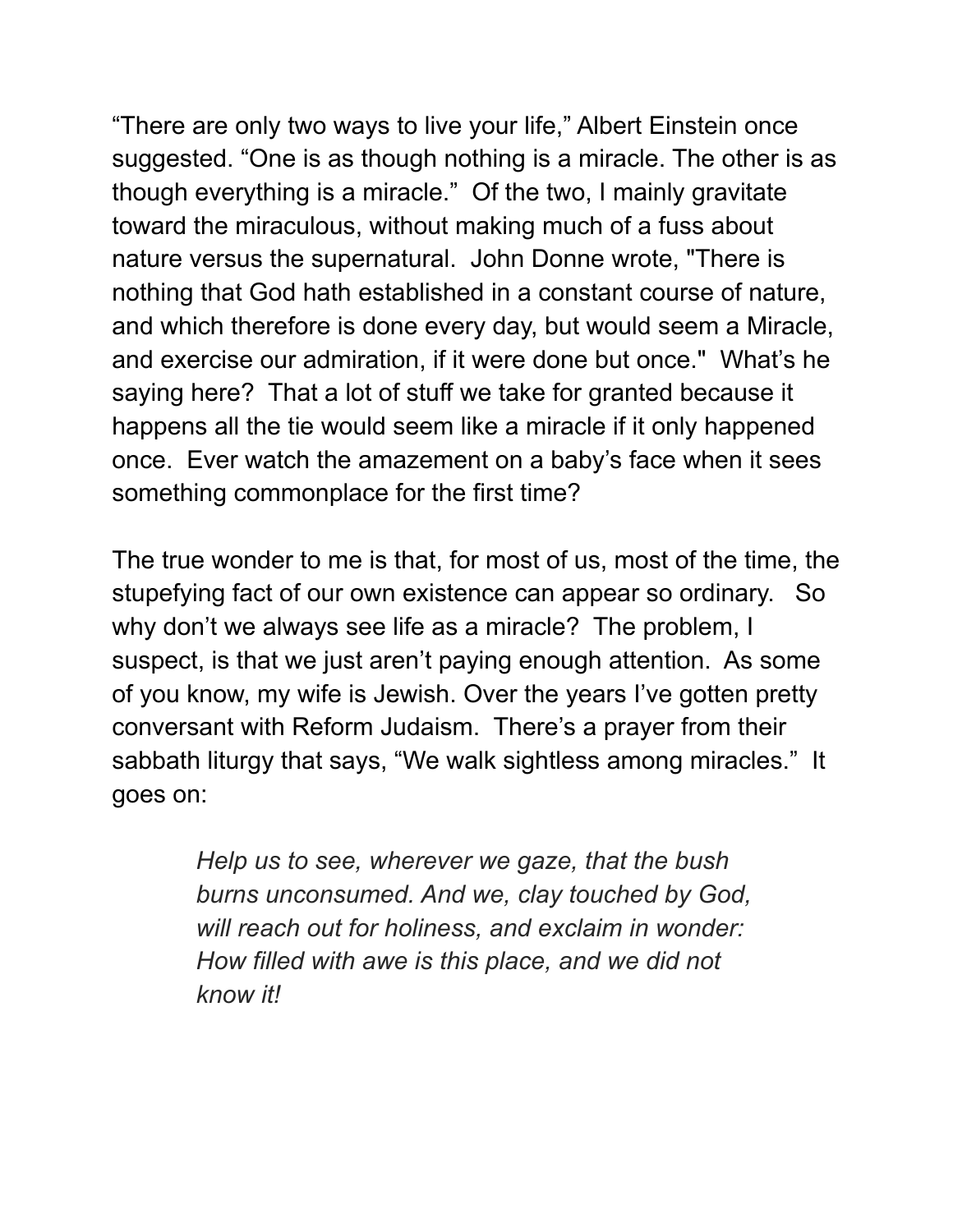The bush in this case refers to the one the fugitive Moses encountered in the wilderness while tending his father-in-law's flocks on the slopes of Mt. Horeb: "There the angel of the Lord appeared to him in a flame of fire out of a bush; he looked, and the bush was blazing, yet it was not consumed." Moses turned aside to see, and on this turning turned the whole history of Western religion. The Lord duly noted that Moses had turned aside to see, and spoke to him from the bush. He identified himself as the God of his ancestors and sent Moses back into Egypt to confront the pharaoh and to deliver the Hebrew people from their bondage.

The Sabbath prayer ends with the exclamation, "How filled with awe is this place, and we did not know it!" There are echoes here of the patriarch Jacob's encounter with the Lord while he dreamed of angels ascending and descending on a ladder. Again, the Lord introduced himself in the dream as the God of his ancestors. He promised that his descendants would be as numerous as the dust of the earth. Jacob awakened from his dream and cried, "Surely the Lord is in this place, and I did not know it." It didn't seem to matter that he had dreamed the whole thing. "How awesome is this place! This is none other than the house of God, and this is the gate of heaven."

The burning bush that Moses encountered in the wilderness and Jacob's dream of a ladder reaching to heaven were singular